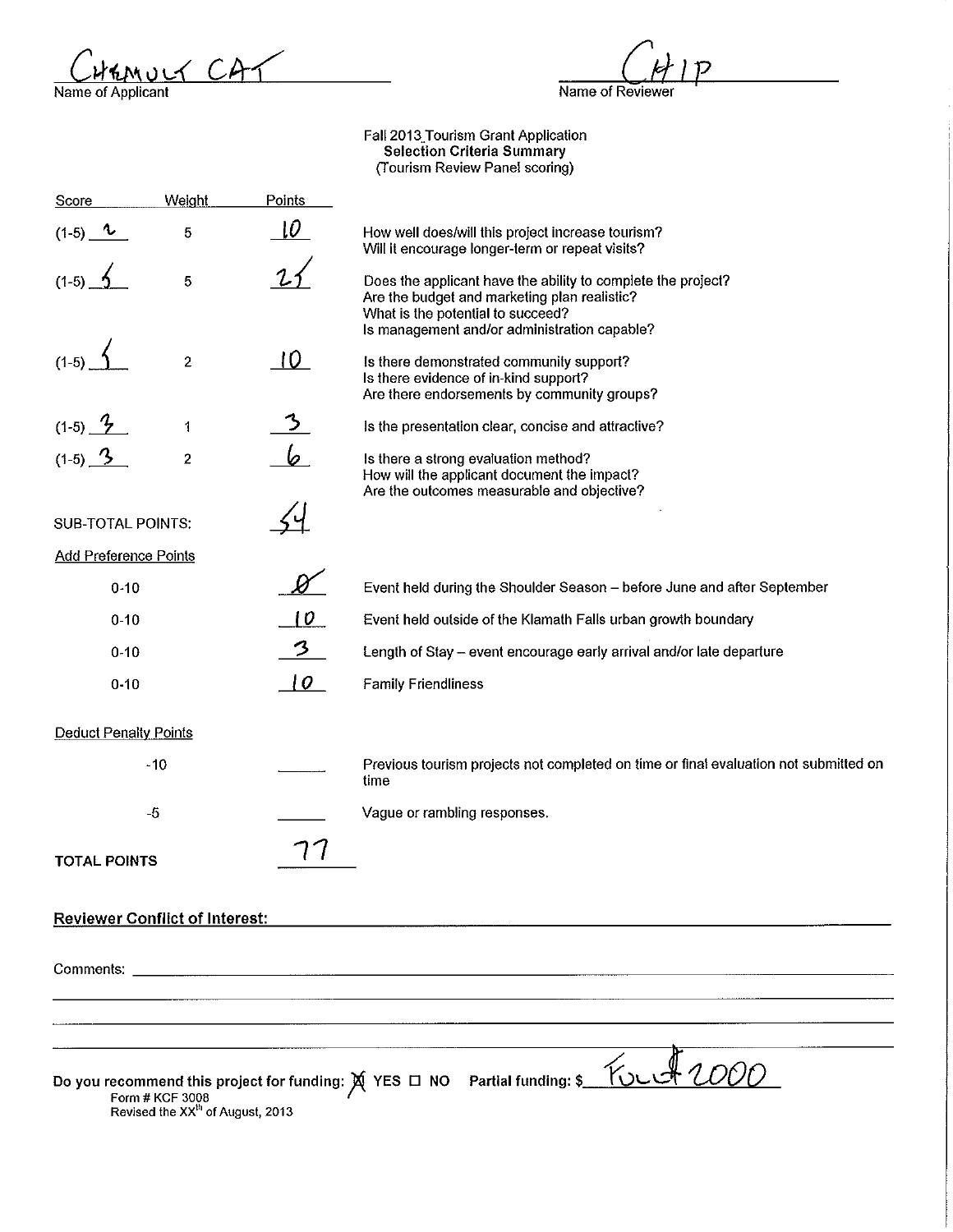- Community Action TEAM HEMULT

LIAMS Name of Reviewer

#### Faii2013\_Tourism Grant Application Selection Criteria Summary (Tourism Review Panel scoring)

| Score                        | Weight         | Points         |                                                                                                                                                                                                   |
|------------------------------|----------------|----------------|---------------------------------------------------------------------------------------------------------------------------------------------------------------------------------------------------|
| $(1-5)$ $\frac{r}{2}$        | 5              | <u> 15.</u>    | How well does/will this project increase tourism?<br>Will it encourage longer-term or repeat visits?                                                                                              |
| $(1-5)$ $-1$                 | 5              | 20             | Does the applicant have the ability to complete the project?<br>Are the budget and marketing plan realistic?<br>What is the potential to succeed?<br>Is management and/or administration capable? |
| $(1-5)$ 5                    | $\overline{2}$ | 10             | Is there demonstrated community support?<br>Is there evidence of in-kind support?<br>Are there endorsements by community groups?                                                                  |
| $(1-5)$ $\frac{11}{1}$       | 1              |                | Is the presentation clear, concise and attractive?                                                                                                                                                |
| $(1-5)$ $3$                  | $\overline{c}$ |                | Is there a strong evaluation method?<br>How will the applicant document the impact?<br>Are the outcomes measurable and objective?                                                                 |
| <b>SUB-TOTAL POINTS:</b>     |                |                |                                                                                                                                                                                                   |
| <b>Add Preference Points</b> |                |                |                                                                                                                                                                                                   |
| $0 - 10$                     |                |                | Event held during the Shoulder Season - before June and after September                                                                                                                           |
| $0 - 10$                     |                | $\overline{O}$ | Event held outside of the Klamath Falls urban growth boundary                                                                                                                                     |
| $0 - 10$                     |                | $\mathfrak{S}$ | Length of Stay - event encourage early arrival and/or late departure                                                                                                                              |
| $0 - 10$                     |                | $\cup$         | <b>Family Friendliness</b>                                                                                                                                                                        |
| <b>Deduct Penalty Points</b> |                |                |                                                                                                                                                                                                   |
|                              | $-10$          |                | Previous tourism projects not completed on time or final evaluation not submitted on<br>time DON'T KNOW HISTORY                                                                                   |
|                              | $-5$           |                | Vague or rambling responses.                                                                                                                                                                      |
| <b>TOTAL POINTS</b>          |                |                |                                                                                                                                                                                                   |

### Reviewer Conflict of Interest:

| Comments: I WOULD ENCOURAGE YOUR GROUP TO CREATE A SUMDAY |  |
|-----------------------------------------------------------|--|
| EVENT SULLAS A PICMICE OR A CRAFTS FAIR.                  |  |
| MY WIFE AND I WILL ADD THIS TO MEXT SUMMERS "TO DO"       |  |
| LIST                                                      |  |

| Do you recommend this project for funding: $\ddot{\bm{\mathfrak{A}}}$ YES $\bm{\mathsf{\Box}}$ NO $\bm{\mathsf{\neg}$ Partial funding; $\bm{\mathfrak{s}}\_\text{-}\text{-}\mathrm{OOO}$ |  |
|------------------------------------------------------------------------------------------------------------------------------------------------------------------------------------------|--|
| Form # KCF 3008                                                                                                                                                                          |  |
| Revised the XX <sup>th</sup> of August, 2013                                                                                                                                             |  |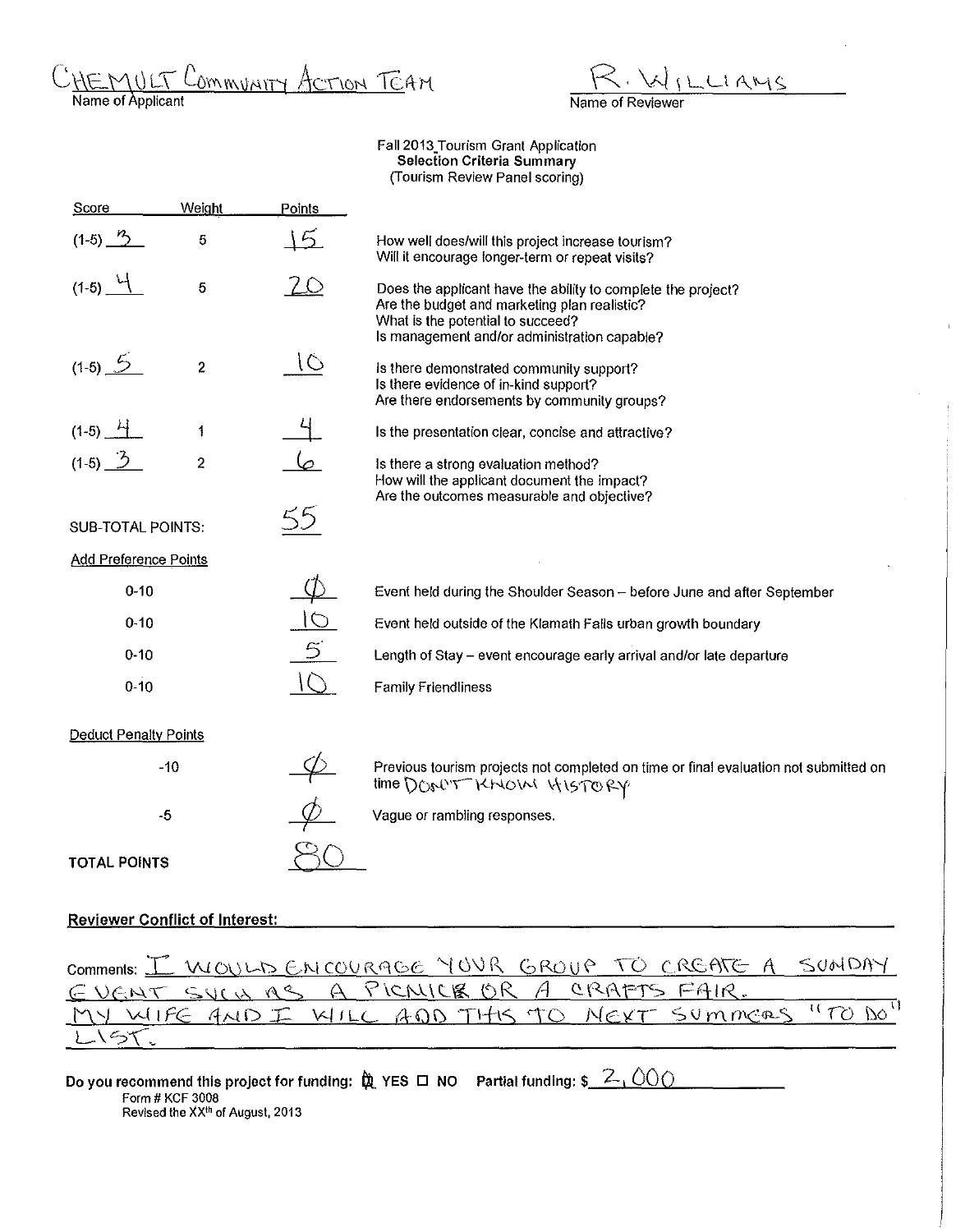iommunity action Team Name of Applicant

 $\mathcal{S}$ allswa $\nu$ Name of Reviewer

Fall 2013\_Tourism Grant Application Selection Criteria Summary (Tourism Review Panel scoring)

Points Score **Weight** (1-5)  $\dot{\mathcal{O}}$ 5 TO . How well does/will this project increase tourism? Will it encourage longer-term or repeat visits?  $(1-5)$ 5 Does the applicant have the ability to complete the project? Are the budget and marketing plan realistic? What is the potential to succeed? Is management and/or administration capable?  $(1-5)$ 2 Is there demonstrated community support? Is there evidence of in-kind support? Are there endorsements by community groups?  $(1-5)$  $\overline{1}$ Is the presentation clear, concise and attractive?  $(1-5)$   $\frac{1}{2}$ Is there a strong evaluation method? 2 How will the applicant document the impact? Are the outcomes measurable and objective?  $52$ SUB-TOTAL POINTS: Add Preference Points 0-10 Event held during the Shoulder Season - before June and after September 0-10 Event held outside of the Klamath Falls urban growth boundary 0-10 Length of Stay- event encourage early arrival and/or late departure 0-10 Family Friendliness Deduct Penalty Points Previous tourism projects not completed on time or final evaluation not submitted on -10 time -5 Vague or rambling responses. *01*  TOTAL POINTS Reviewer Conflict of Interest: Cocuseo  $-1100$ tourism 'dmmunisti NWY e Comments: Do you recommend this project for funding:  $~\cancel{\bowtie}~$  YES  $~\boxdot~$  NO  $~\,$  Partial funding: \$  $~\,$   $~\circ'$  ,  $~\textcircled$   $~\textcircled$ Form# KCF 3008 Revised the XX<sup>th</sup> of August, 2013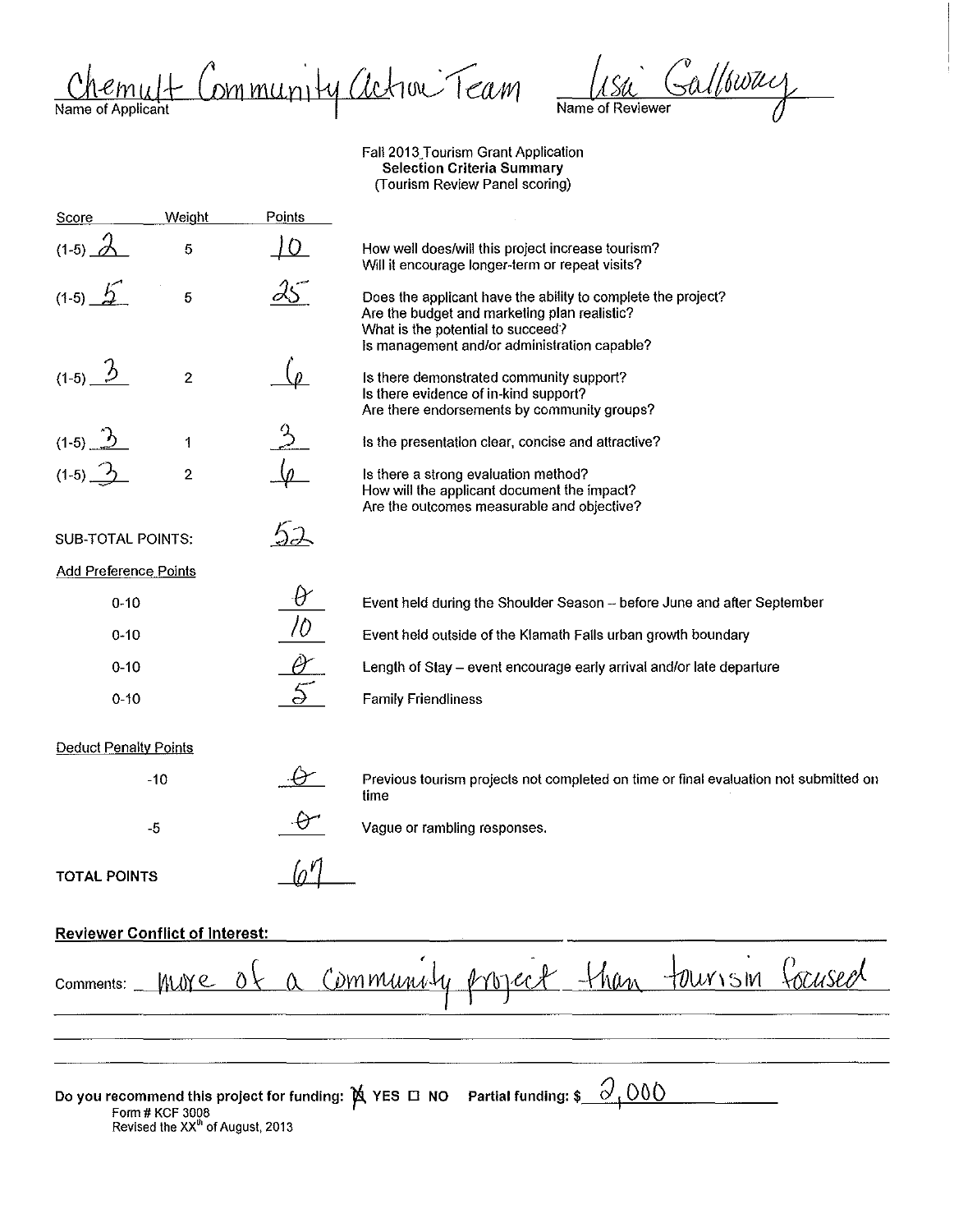Chemult Community Action

 $\mathcal{S}$ on

Name of Reviewer

Fall 2013\_Tourism Grant Application Selection Criteria Summary (Tourism Review Panel scoring)

| Score                        | Weight         | Points           |                                                                                                                                                                                                   |
|------------------------------|----------------|------------------|---------------------------------------------------------------------------------------------------------------------------------------------------------------------------------------------------|
| $(1-5)$ $3$                  | 5              |                  | How well does/will this project increase tourism?<br>Will it encourage longer-term or repeat visits?                                                                                              |
| $(1-5)$                      | 5              | 25               | Does the applicant have the ability to complete the project?<br>Are the budget and marketing plan realistic?<br>What is the potential to succeed?<br>Is management and/or administration capable? |
| $(1-5)$                      | $\overline{2}$ | $\overline{10}$  | Is there demonstrated community support?<br>Is there evidence of in-kind support?<br>Are there endorsements by community groups?                                                                  |
| $(1-5)$                      | $\ddagger$     |                  | Is the presentation clear, concise and attractive?                                                                                                                                                |
| $(1-5)$                      | $\overline{c}$ |                  | Is there a strong evaluation method?<br>How will the applicant document the impact?<br>Are the outcomes measurable and objective?                                                                 |
| <b>SUB-TOTAL POINTS:</b>     |                | 62               |                                                                                                                                                                                                   |
| <b>Add Preference Points</b> |                |                  |                                                                                                                                                                                                   |
| $0 - 10$                     |                | Ò                | Event held during the Shoulder Season - before June and after September                                                                                                                           |
| $0 - 10$                     |                | $\underline{10}$ | Event held outside of the Klamath Falls urban growth boundary                                                                                                                                     |
| $0 - 10$                     |                | $\hat{O}$        | Length of Stay - event encourage early arrival and/or late departure                                                                                                                              |
| $0 - 10$                     |                |                  | <b>Family Friendliness</b>                                                                                                                                                                        |
| <b>Deduct Penalty Points</b> |                |                  |                                                                                                                                                                                                   |
|                              | $-10$          |                  | Previous tourism projects not completed on time or final evaluation not submitted on<br>time                                                                                                      |
|                              | $-5$           |                  | Vague or rambling responses.                                                                                                                                                                      |
| <b>TOTAL POINTS</b>          |                |                  |                                                                                                                                                                                                   |

## Reviewer Conflict of Interest:

Fully Funding. New idea, lots of community support Comments:  $\omega_{off}$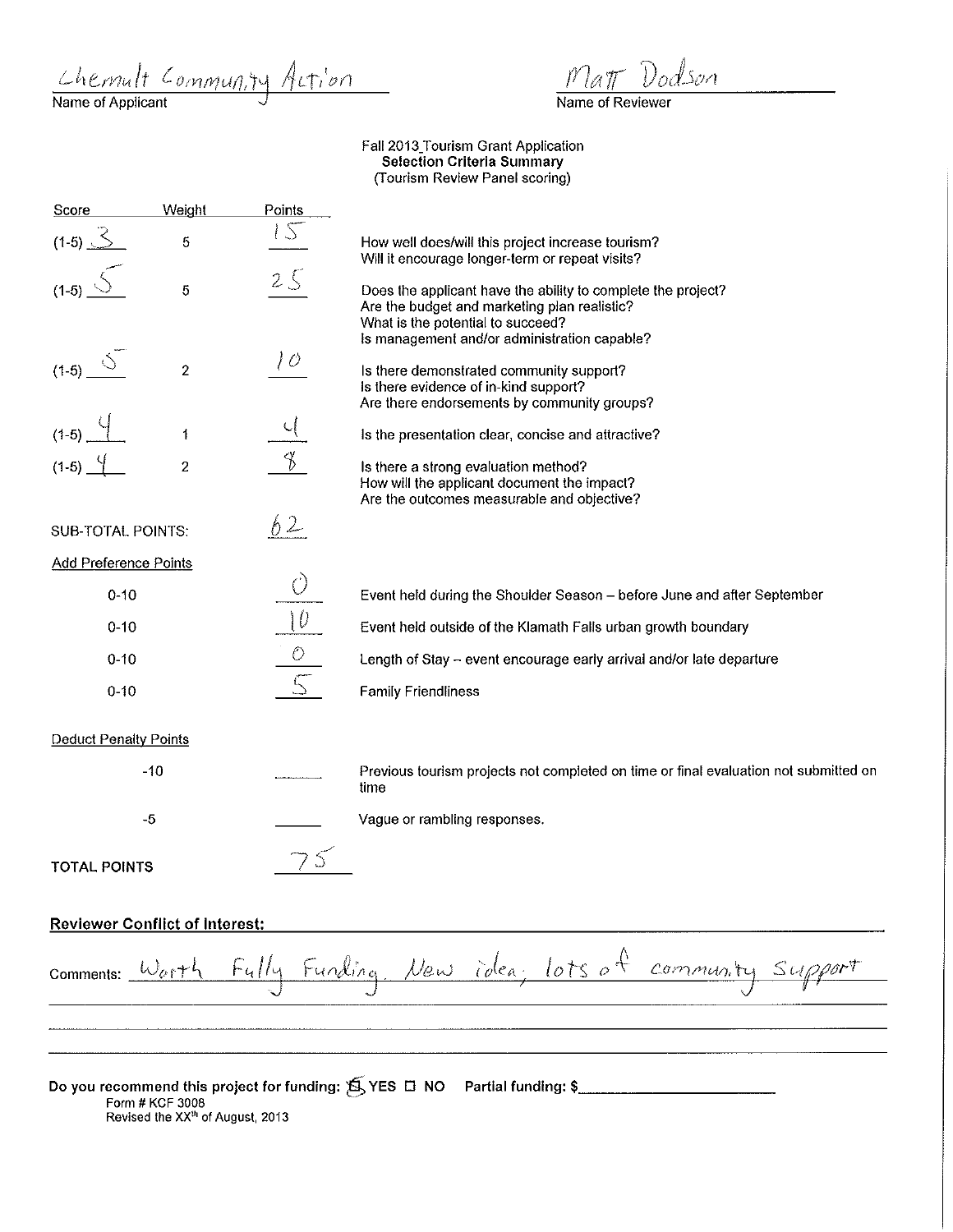$CAT$ Chemult

Name of Applicant

# Marguez<br>Name of Reviewer

Faii2013\_Tourism Grant Application Selection Criteria Summary (Tourism Review Panel scoring)

| <b>Score</b>                 | Weight                  | Points          |                                                                                                                                                                                                   |
|------------------------------|-------------------------|-----------------|---------------------------------------------------------------------------------------------------------------------------------------------------------------------------------------------------|
| $(1-5) 2$                    | 5                       | Ю               | How well does/will this project increase tourism?<br>Will it encourage longer-term or repeat visits?                                                                                              |
| $(1-5)$ $\frac{1}{2}$        | 5                       |                 | Does the applicant have the ability to complete the project?<br>Are the budget and marketing plan realistic?<br>What is the potential to succeed?<br>Is management and/or administration capable? |
| $(1-5)$ 5                    | $\overline{\mathbf{c}}$ | $\overline{10}$ | Is there demonstrated community support?<br>Is there evidence of in-kind support?<br>Are there endorsements by community groups?                                                                  |
| $(1-5)$ $\frac{\sqrt{3}}{2}$ | 1                       |                 | Is the presentation clear, concise and attractive?                                                                                                                                                |
| $(1-5)$ $\frac{3}{2}$        | $\overline{\mathbf{c}}$ | 6               | Is there a strong evaluation method?<br>How will the applicant document the impact?<br>Are the outcomes measurable and objective?                                                                 |
| <b>SUB-TOTAL POINTS:</b>     |                         | 49              |                                                                                                                                                                                                   |
| <b>Add Preference Points</b> |                         |                 |                                                                                                                                                                                                   |
| $0 - 10$                     |                         |                 | Event held during the Shoulder Season - before June and after September                                                                                                                           |
| $0 - 10$                     |                         | 10              | Event held outside of the Klamath Falls urban growth boundary                                                                                                                                     |
| $0 - 10$                     |                         |                 | Length of Stay - event encourage early arrival and/or late departure                                                                                                                              |
| $0 - 10$                     |                         | 10              | <b>Family Friendliness</b>                                                                                                                                                                        |
| <b>Deduct Penalty Points</b> |                         |                 |                                                                                                                                                                                                   |
|                              | $-10$                   |                 | Previous tourism projects not completed on time or final evaluation not submitted on<br>time                                                                                                      |
|                              | $-5$                    |                 | Vague or rambling responses.                                                                                                                                                                      |
| <b>TOTAL POINTS</b>          |                         |                 |                                                                                                                                                                                                   |

### Reviewer Conflict of Interest:

| comments: Out of KF area event w strong community support. They will |  |  |  |  |  |
|----------------------------------------------------------------------|--|--|--|--|--|
| benefit from working w/ DK to market the event. Hope to graw         |  |  |  |  |  |
| the event as a source of money-making and community pride.           |  |  |  |  |  |
| Working on community park to prepare for event.                      |  |  |  |  |  |

Do you recommend this project for funding:  $\mathbb{B}$ YES D NO Partial funding: \$ $\frac{2}{1000}$ <br>Form # KCF 3008<br>Revised the XX<sup>In</sup> of August, 2013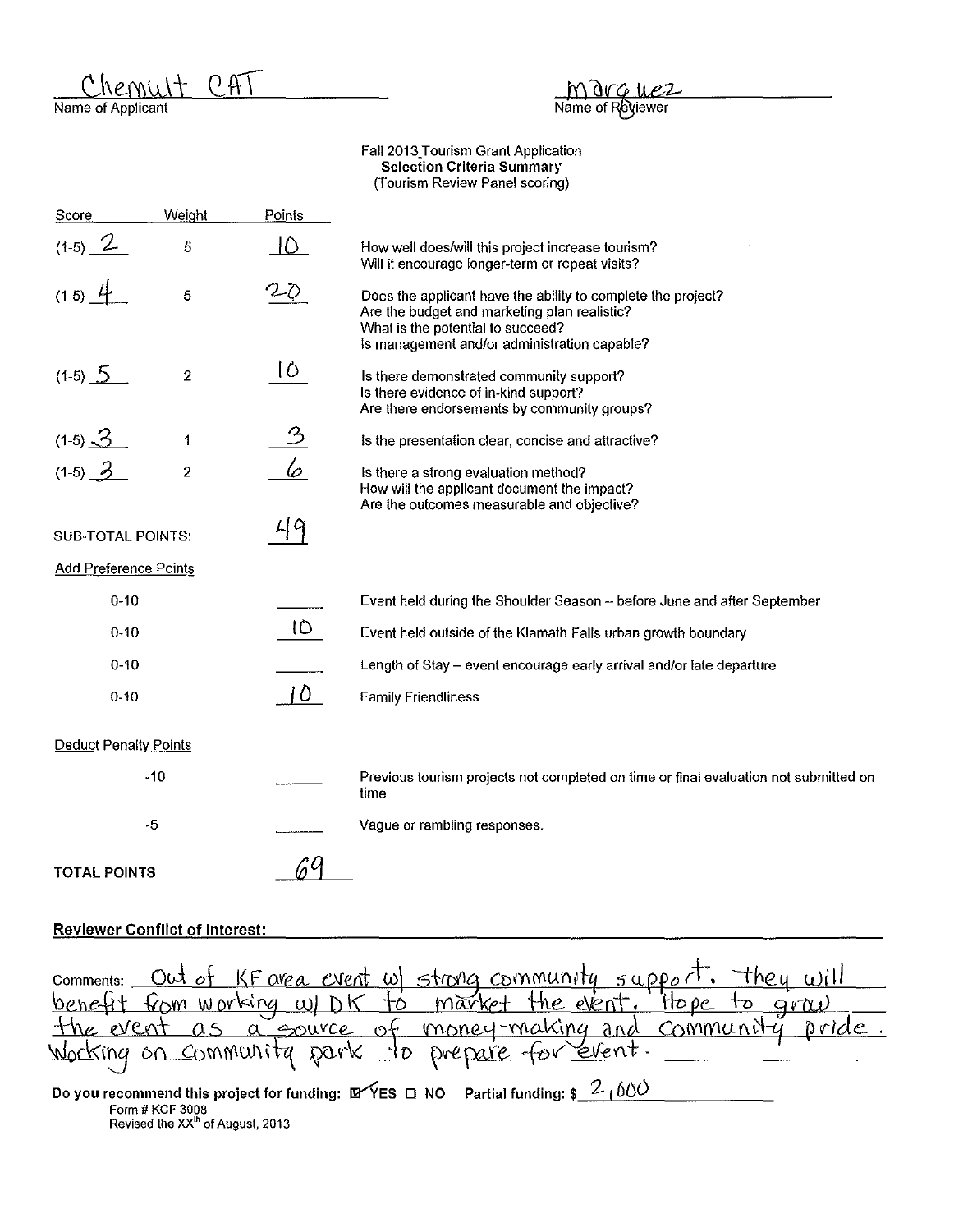Name of Applicant Clerke (f. Correntative Action Team Name of Reviewer B. Sullar Fall 20134 Tourism Grant Application **Selection Criteria Summary** (Tourism Review Panel scoring) Welght Score Points 15  $(1-5)$   $3$ 5 How well does/will this project increase tourism? Will it encourage longer-term or repeat visits?  $15.$  $(1-5) \frac{3}{1}$ 5 Does the applicant have the ability to complete the project? Is Are the budget and marketing plan realistic? What is the potential to succeed? Is management and/or administration capable?  $8^{\circ}$  $(1-5)$   $\frac{2}{1}$  $\boldsymbol{2}$ Is there demonstrated community support? Is there evidence of in-kind support? Are there endorsements by community groups?  $(1-5)$  $\ddot{\mathbf{1}}$ Is the presentation clear, concise and attractive? Points-will-be-deducted-for-vague-er-rambling-responses.- $\varphi$  $\overline{2}$ Is there a strong evaluation method?  $(1-5)$ . How will the applicant document the impact? Are the outcomes measurable and objective?  $418^2$ **SUB-TOTAL POINTS:** Add Preference Points Event held during the Shoulder Season -- before June and after September  $10.10$  $-\theta$  $\varphi$  $10-10$ Event held outside of the Klamath Falls urban growth boundary-<br>- Outlying Areas  $6 -$ Length of Stay - event encourage early arrival and/or late departure  $|0.10$  $8^{\circ}$  $0.10$ **Family Friendliness** Deduct Penalty - Points  $-10$  $\theta$ Previous tourism projects not completed on time or final evaluation not submitted on time  $\cdot$  GeV  $\cdot$  $-5$ Vague or rambling responses.  $70$ **TOTAL POINTS Reviewer Conflict of Interest:** Nice to see "N" Klamath Course, event. Comments: Do you recommend this project for funding:  $\mathbb{B}$  YES  $\Box$  NO Partial funding: \$ 3 CX-20 00 Form # KCF 3008 Revised the 28XX<sup>n</sup> of SeptemberAugust, 20131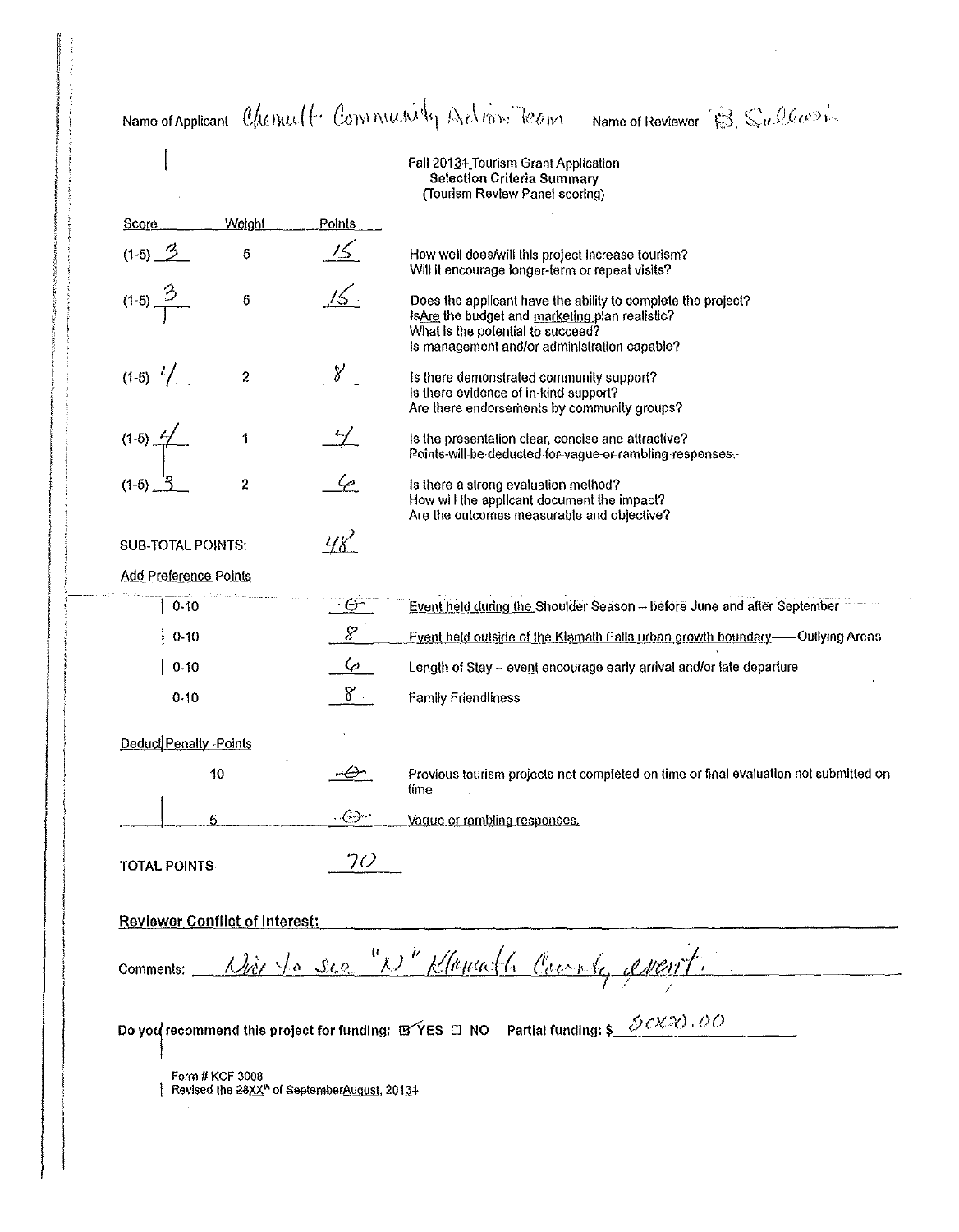<sup>~</sup>' */Jcf;6n/ /;/J/h* 

Name of Applicant

DerUMmbas

Name of Reviewer

 $\mathcal{L}^{\text{max}}_{\text{max}}$  ,  $\mathcal{L}^{\text{max}}_{\text{max}}$ 

 $\Delta\lambda_{\rm{max}}$  and  $\Delta\lambda_{\rm{max}}$ 

### Fall 2013\_Tourism Grant Application Selection. Criteria Summary (Tourism Review Panel scoring)

|                       | Score Weight                 | Points     |                                                                                                                                               |                                          |
|-----------------------|------------------------------|------------|-----------------------------------------------------------------------------------------------------------------------------------------------|------------------------------------------|
| $(1-5)$ $3$           | 5                            |            | How well does/will this project increase tourism?<br>15.<br>Will it encourage longer-term or repeat visits?                                   |                                          |
| $(1-5)$ $\frac{1}{2}$ | 5                            |            | Does the applicant have the ability to complete the<br>20 -                                                                                   |                                          |
|                       |                              |            | project?<br>Are the budget and marketing plan realistic?<br>What is the potential to succeed?<br>Is management and/or administration capable? |                                          |
| $(1-5)$ $\frac{4}{1}$ | 2                            |            | Is there evidence of in-kind support?<br>Are there endorsements by community groups?                                                          | Is there demonstrated community support? |
| $(1-5)$ $4$           | 1                            |            | and attractive?                                                                                                                               | Is the presentation clear, concise       |
| $(1-5)$ $\frac{9}{2}$ | $\mathbf{2}$                 | method?    |                                                                                                                                               | Is there a strong evaluation             |
|                       |                              |            | How will the applicant document the impact?                                                                                                   |                                          |
|                       |                              | objective? |                                                                                                                                               | Are the outcomes measurable and          |
|                       | <b>SUB-TOTAL POINTS:</b>     | -55        |                                                                                                                                               |                                          |
|                       | <b>Add Preference Points</b> |            |                                                                                                                                               |                                          |
| $0 - 10$              |                              |            | Event held during the Shoulder Season -- before June and<br>after September                                                                   |                                          |
| $0 - 10$              | $\mathcal{D}^-$              |            | Event held outside of the Klamath Falls urban growth<br>boundary                                                                              |                                          |
| 0-10                  |                              |            | Length of Stay - event encourage early arrival and/or late<br>departure                                                                       |                                          |
| $0 - 10$              | 10 -                         |            | <b>Family Friendliness</b>                                                                                                                    |                                          |
|                       | <b>Deduct Penalty Points</b> | -33        |                                                                                                                                               |                                          |
| -10                   |                              |            | Previous tourism projects not completed on time or<br>final evaluation not submitted on time                                                  |                                          |
|                       |                              | -5         |                                                                                                                                               | Vague or rambling responses.             |
|                       | TOTAL POINTS                 |            | 38                                                                                                                                            |                                          |

Reviewer Conflict of Interest:

 $\ddot{\phantom{1}}$ 

 $\overline{\phantom{a}}$ 

 $\bar{\beta}$